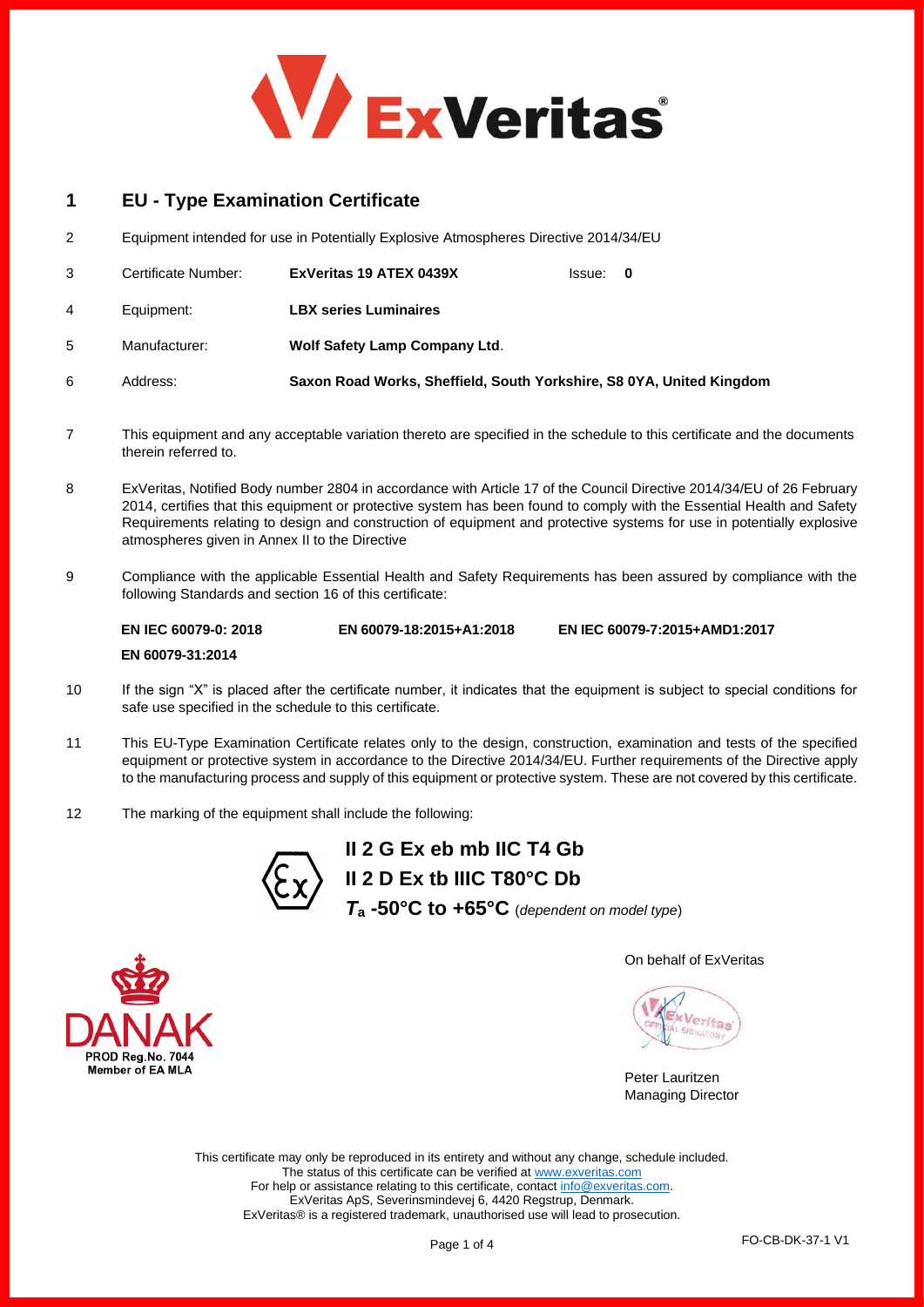

# **Schedule**

### **13 Description of Equipment or Protective System**

The LBX series luminaires are LED bulkhead luminaires for use in gas Group IIC and dust Group IIIC dust and gas hazardous atmospheres. The equipment comprises of a powder coated aluminium enclosure with either two or four M20 x 1.5 threaded gland entries, two at either end, and a cover with a sealed glass window. The enclosures are IP66/67 rated.

Internally, the luminaire contains LED drivers, LED modules, linear optics, and terminal blocks for

user connections. Feed through terminals are provided for ease of connection and chain linking of multiple units.

The luminaires are supplied in three distinct variants, the standard LBX\* versions contain only LED drivers, the LBX\*E versions contain LED drivers and an emergency driver and battery pack and is maintained equipment. The LBXNE versions are non-maintained equipment which contain only the emergency system components.

The equipment is available with two supply voltage ranges and a variety of ambient ranges as detailed below:

| <b>Type</b> | Voltage<br>(V) | <b>Frequency</b><br>(Hz) | <b>Current</b><br>(A) | <b>Ambient Range</b>                 | <b>Temperature</b><br><b>Ratings</b> |
|-------------|----------------|--------------------------|-----------------------|--------------------------------------|--------------------------------------|
| LBXNE/110   | 100-140        | $50 - 60$                | 0.05                  | $-40^{\circ}$ C to $+55^{\circ}$ C   | T4 & T80°C                           |
| LBXNE/230   | $200 - 277$    | $50 - 60$                | 0.02                  | $-40^{\circ}$ C to $+55^{\circ}$ C   | T4 & T80°C                           |
| LBX1/110    | 88-140         | $50 - 60$                | 0.2                   | $-50^{\circ}$ C to $+65^{\circ}$ C   | T4 & T80°C                           |
| LBX1E/110   | 100-140        | $50 - 60$                | 0.25                  | $-40^{\circ}$ C to $+55^{\circ}$ C   | T4 & T80°C                           |
| LBX1/230    | 180 - 277      | $50 - 60$                | 0.1                   | $-50^{\circ}$ C to $+65^{\circ}$ C   | T4 & T80°C                           |
| LBX1E/230   | 180 - 277      | $50 - 60$                | 0.12                  | -40 $^{\circ}$ C to +55 $^{\circ}$ C | T4 & T80°C                           |
| LBX2/110    | $88 - 140$     | $50 - 60$                | 0.35                  | $-50^{\circ}$ C to $+50^{\circ}$ C   | T4 & T80°C                           |
| LBX2E/110   | 100 - 140      | $50 - 60$                | 0.4                   | $-40^{\circ}$ C to $+50^{\circ}$ C   | T4 & T80°C                           |
| LBX2/230    | 180 - 277      | $50 - 60$                | 0.15                  | $-50^{\circ}$ C to $+50^{\circ}$ C   | T4 & T80°C                           |
| LBX2E/230   | $200 - 277$    | $50 - 60$                | 0.17                  | $-40^{\circ}$ C to $+50^{\circ}$ C   | T4 & T80°C                           |

## **14 Descriptive Documents**

#### **14.1 Associated Report and Certificate History:**

| <b>Report Number</b> | <b>Cert Issue Date</b> | <b>Issue</b> | Comment                                |
|----------------------|------------------------|--------------|----------------------------------------|
| R3004/A/1            | 1-09-09<br>2021        |              | Initial issue of the Prime Certificate |

Certificate: **ExVeritas 19 ATEX 0439X** Issue 0

This certificate may only be reproduced in its entirety and without any change, schedule included. For help or assistance relating to this certificate, contact [info@exveritas.com.](mailto:info@exveritas.com) ExVeritas ApS, Severinsmindevej 6, 4420 Regstrup, Denmark. ExVeritas® is a registered trademark, unauthorised use will lead to prosecution.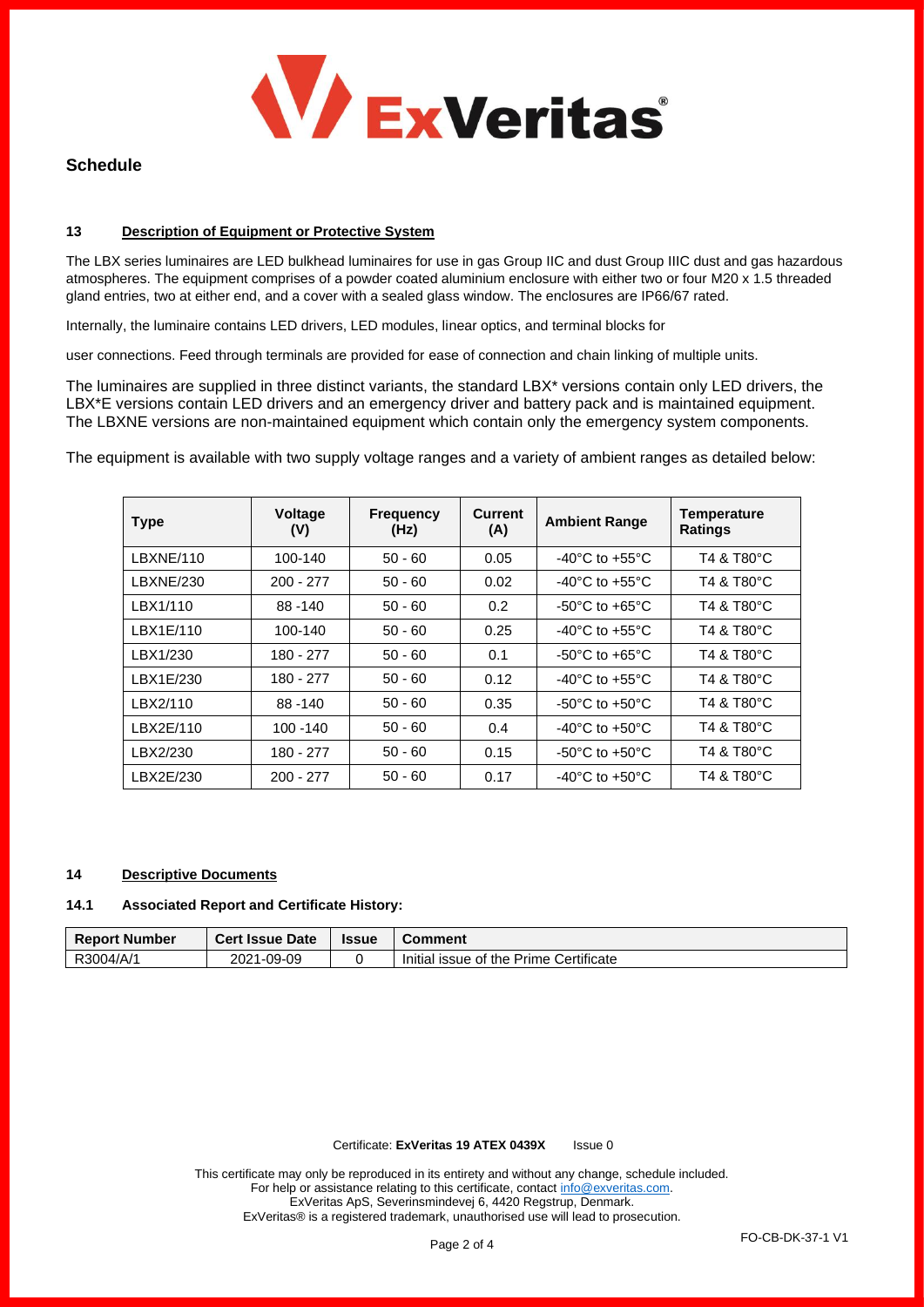

# **Schedule**

# **14.2 Compliance Drawings:**

### **Issue 0**

| Title:                                   | <b>Drawing No.:</b> | Rev. Level: | Date:      |
|------------------------------------------|---------------------|-------------|------------|
| <b>LBX Lid Assembly</b>                  | LD-0141             | 08          | 28/07/2021 |
| <b>LBX General Assembly</b>              | LD-0142             | 07          | 28/07/2021 |
| LBX Wiring and Layout                    | LD-0144             | 08          | 28/07/2021 |
| LBX Bulkhead Technical Manual (15 pages) | LD-0148             | 03          | 06/09/2021 |
| <b>LBX Enclosure Construction</b>        | LD-0151             | 08          | 28/07/2021 |
| LBX Cert Label Drawing (2 pages)         | LD-0159             | 07          | 19/07/2021 |

### **15 Conditions of Certification**

### **15.1 Special Conditions for Safe Use**

- 1. Cable entries into the equipment shall utilise suitably certified cable glands and shall provide a minimum degree of protection of IP66 or IP67 (dependent on the installation environment).
- 2. Unused cable entry apertures shall be closed with suitably certified blanking plugs which provide a minimum degree of protection of IP66 or IP67 (dependent on the installation environment).
- 3. When used in potentially hazardous dust atmospheres, the equipment shall be installed so as to minimize the risk from electrostatic discharge. In particular, the equipment shall not be installed where there is a likelihood of there being a static generating mechanism, such as steam generation or fast moving particles over the surface of the equipment.
- 4. The equipment shall only be used with a power source having a prospective short circuit current which does not exceed 1500A.
- 5. Emergency versions: The battery pack must not be replaced in or transported through a hazardous area (unless the area is shown to be non-hazardous)

#### Certificate: **ExVeritas 19 ATEX 0439X** Issue 0

This certificate may only be reproduced in its entirety and without any change, schedule included. For help or assistance relating to this certificate, contact [info@exveritas.com.](mailto:info@exveritas.com) ExVeritas ApS, Severinsmindevej 6, 4420 Regstrup, Denmark. ExVeritas® is a registered trademark, unauthorised use will lead to prosecution.